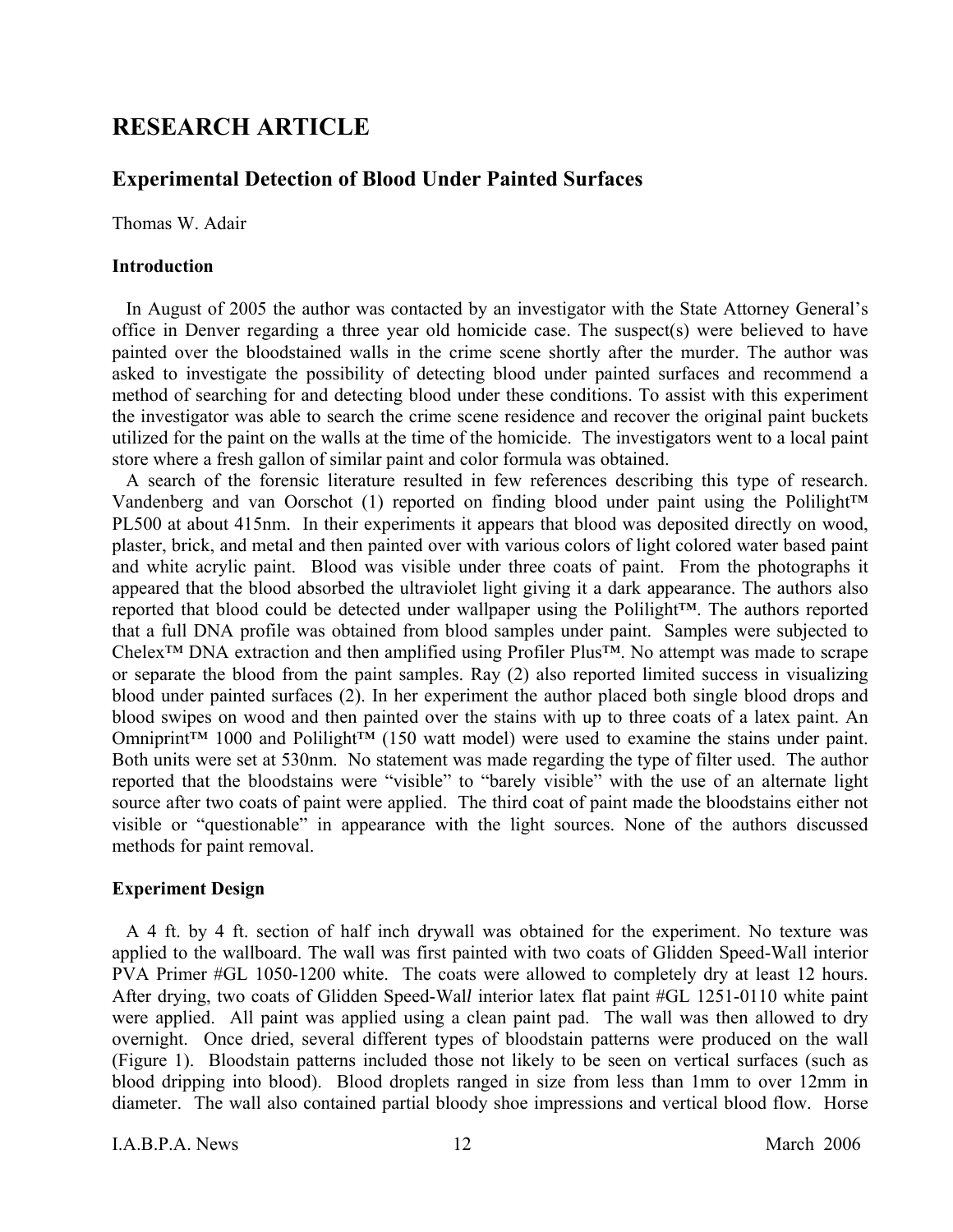blood was used to create all bloodstains in the experiment. The blood was photographed and allowed to dry approximately 12 hours.



*Figure 1. Bloodstain patterns on wall prior to painting.* 

A fresh gallon of similar paint, Ace Royal Hi Gloss 100% acrylic latex paint #102A310 ultra white base tint (ACE# 1961531) was purchased. This paint color is best described as a slate blue. A total of four coats of paint were applied to the wall with at least a 12 hour drying time in between coats. In some cases the paint dried for over a week between examinations and subsequent coats of paint. After each coat of paint the wall was visually examined and photographed. Several alternate light sources were used to examine the wall after the second, third, and fourth coats of paint. Yellow, red, and orange filters were used at a variety of settings. Models used included the Omnichrome Omniprint™ 1000, Polilight™ PL-10, and SPEX™ models MCS-400 and CS16-500. A Krimesite™ reflective ultraviolet viewer from the Sirchie company was also used in the experiment.

## **Results of Examinations**

Faint patent blood was visible in areas up to two coats deep. Beneath two coats the blood appeared as a very light brown color. After the application of the third coat of paint the blood was no longer visible by color distinction. However, some blood patterns could be located with strong oblique lighting (Figure 2). This proved to be an excellent search method for larger impact spatters (greater than 4mm in diameter) but did not work well with swipe patterns and smaller blood droplets. By the application of the fourth coat of paint the patterns were no longer distinguishable using strong oblique lighting.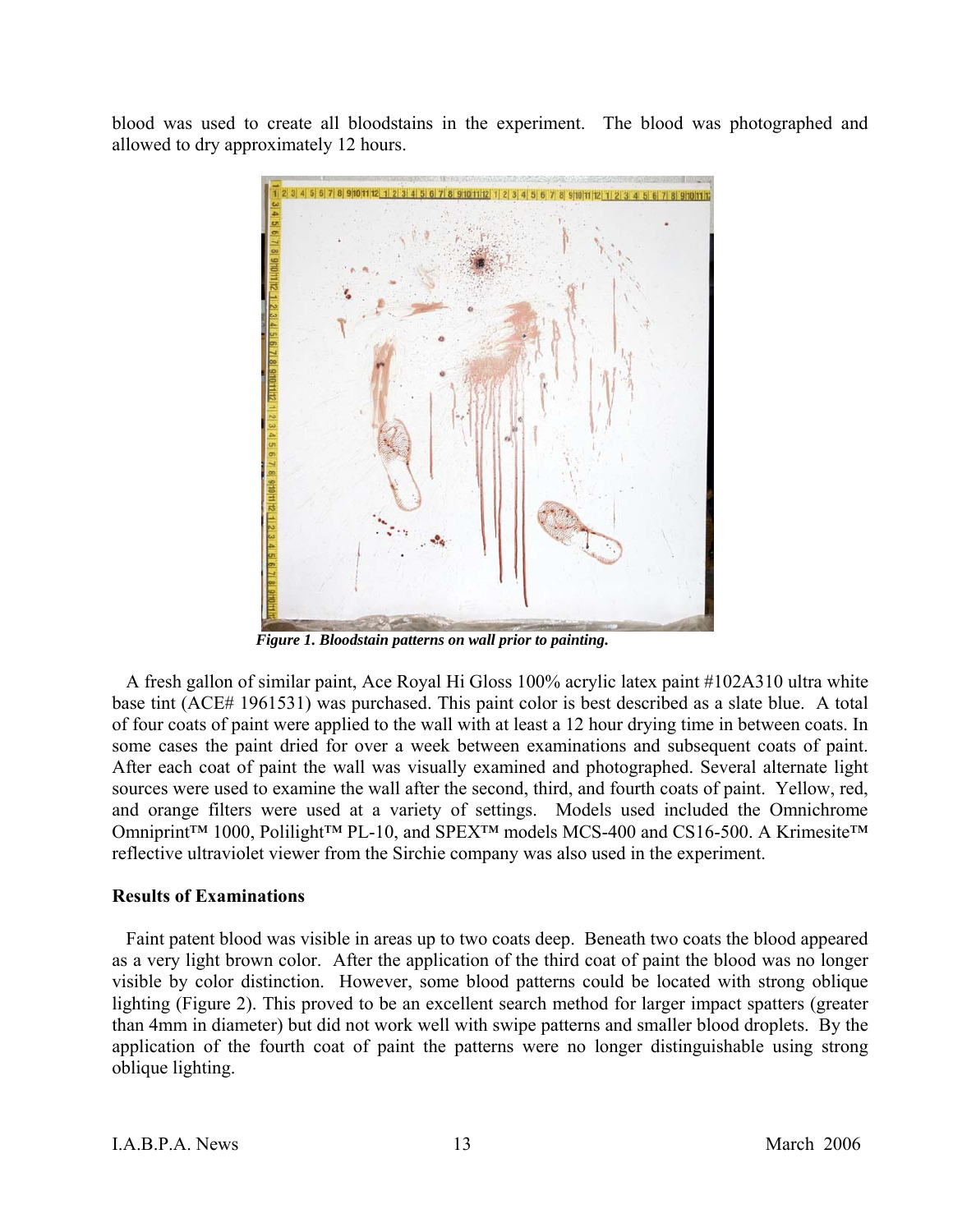

*Figure 2. Bloodstain pattern viewed with oblique lighting.* 

The use of an alternate light source was advantageous in that it is a non-destructive method of examination. The Omnichrome™, Polilight™, and reflective IR models yielded no usable results. The SPEX units, however, performed considerably better. Typically, blood will absorb ultraviolet light when viewed with an alternative light source. Unexplainably, the blood patterns in this experiment actually fluoresced a yellow color when viewed with a deep yellow filter at 445nm using both SPEX models (Figure 3). Blood was not detected with any other filters under any other wavelengths. Figures 4 and 5 show the same area photographed with visible light and then ultraviolet light under three coats of paint. Acceptable results were obtained under four coats of paint but the reaction was not as strong. The fluorescence of the blood is possibly the result of a combination of the blood and paint chemistry. Paint located in non-bloody areas as well as bloodstains located on the unpainted edges of the wall did not fluoresce when examined with the same filter and wavelength. Other paints may produce different results from absorption to varied fluorescence. At the investigator's request, luminol was sprayed over the fourth coat of paint to see if a reaction occurred. The luminol did not react with the paint with underlying blood.

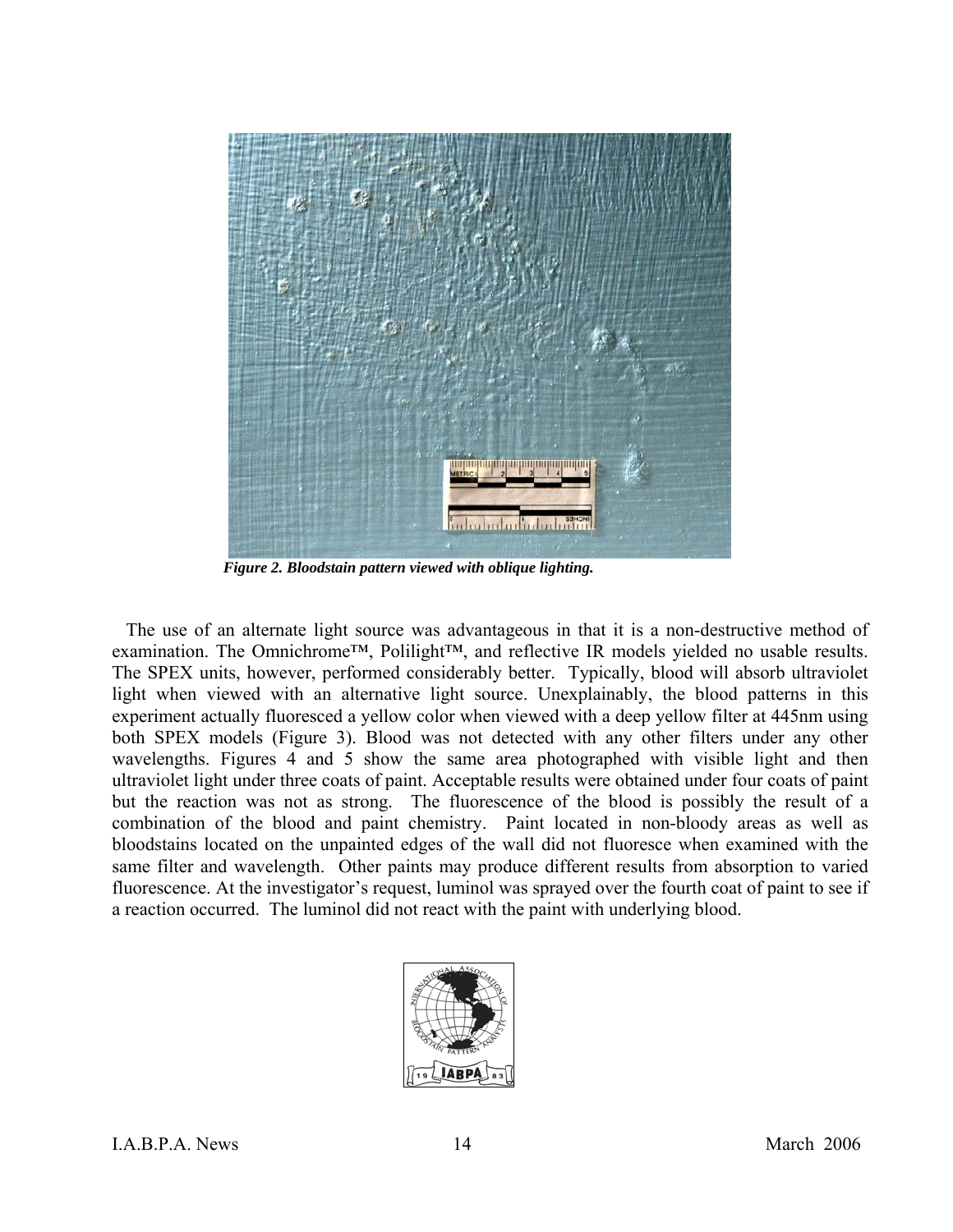

*Figure 3. Overall patterns viewed at 445nm with deep yellow filter.* 



*Figure 4. Partial shoe impression under three coats of paint.*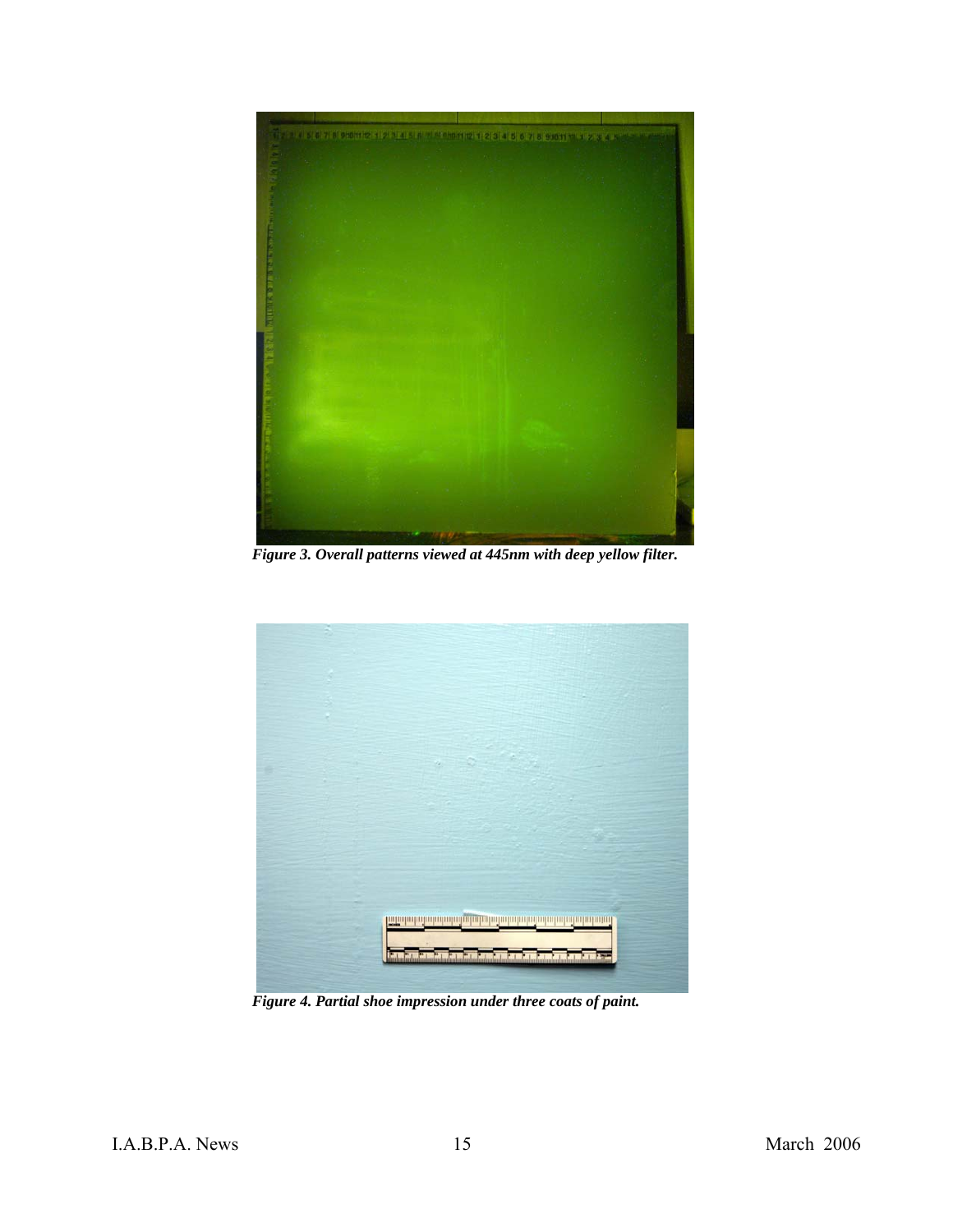

*Figure 5. Same shoe impression viewed at 445nm with deep yellow filter.* 

Once the bloodstains were visualized it became necessary to develop methods for removing the paint. This would facilitate a restoration of the blood patterns as well as allowing for sample collection. Since this is a destructive process three methods were tested. The wall was separated into four equal surfaces or units. Chemical aerosol paint strippers were applied to surfaces three and four (bottom half). As the strippers were applied, the other surfaces were protected from overspray by plastic sheeting. Citri-Strip™ #ECG73807 paint and varnish remover from the Barr corporation was used on surface #4 Several strippers from the Klean-Strip corporation and the Jasco Corporation were tried on surface #3. The Citri-Strip™ product produced acceptable results with a single application (Figure 6). Once the product reacted, a plastic hand scraper was used to remove the paint. Care should be observed when using this technique to insure that the underlying layer of paint containing the bloodstains is not removed as well. This product was also advantageous in that it could be applied indoors without harsh fumes. The Klean-strip and Jasco products produced very poor results in that the paint was not removed after numerous applications. Surface #2 was sanded with a Ryobi™ S605D hand held finish sander. Initial sanding was done with a 60 grit paper. This was used until the white paint from the initial coats began to be revealed. A 150 grit sandpaper was then used to remove paint until the individual bloodstains became visible. At this point a 220 grit sandpaper was used to clean around the bloodstains. This approach minimized the amount of damage done to the underlying bloodstains. The sanding approach produced acceptable results (Figure 7). This method is also desirable in that the analyst has more control in paint removal than with chemical strippers. Care should be taken, however, to ensure that the bloodstain areas are not over sanded. Surface #1 was scraped with a razor blade. The first step in the process was making a cut around three sides of the suspect area with a razor blade. Care was then taken to separate the overlying blue colored latex paint from the underlying white colored paint. This proved to be very easy in this particular project. The overlying paint was then carefully peeled back along the edge applying a straight razor when needed. This processed yielded the best results of the three approaches. The paint was surprisingly easy to separate and this process resulted in the least damage to the underlying bloodstains (Figure 8). Bloodstains from all three surfaces were tested with the phenolphthalein reagent after each process. All stains tested positive using the reagent.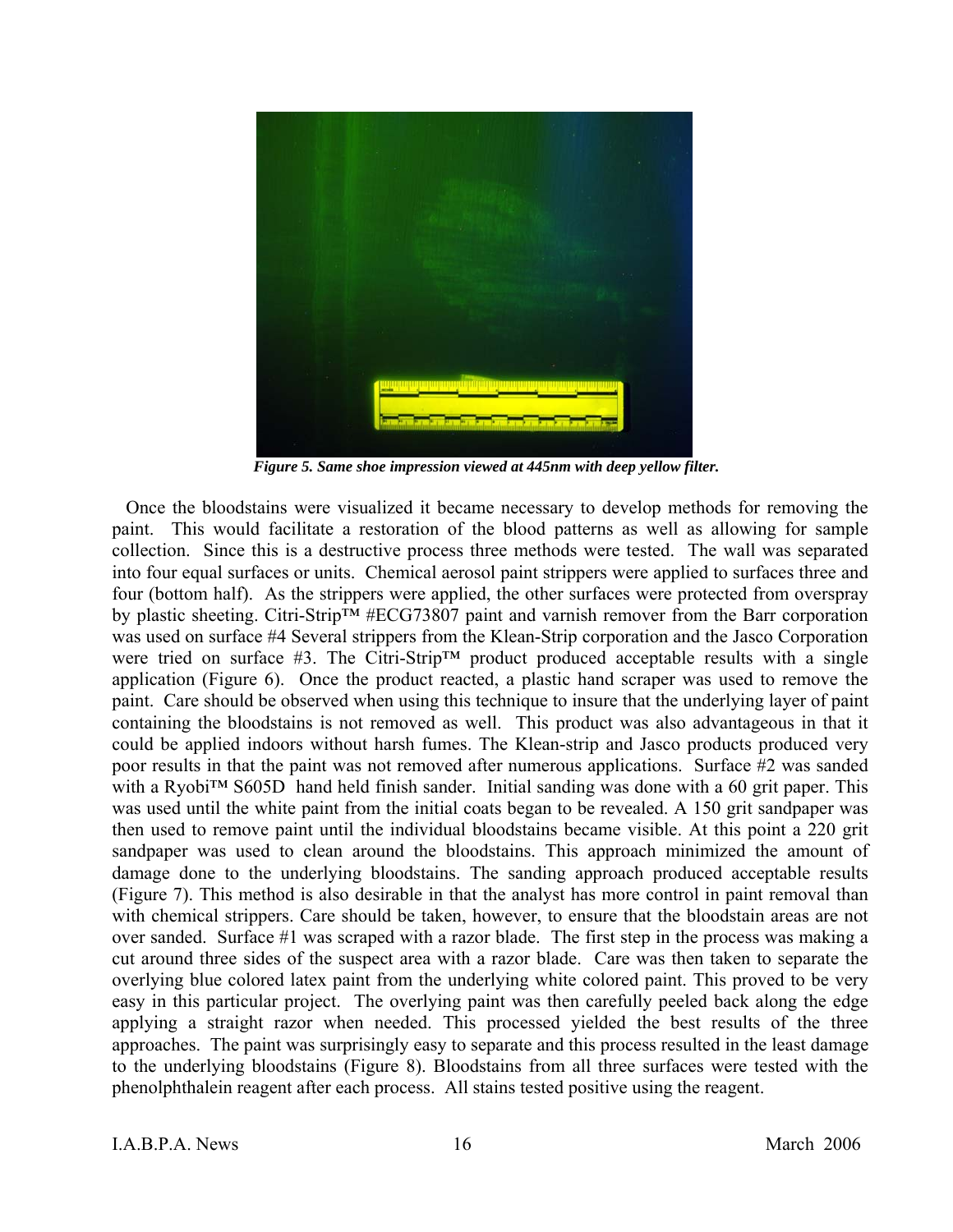

*Figure 6. Bloody shoe impression revealed on surface #4 with chemical stripper.* 



*Figure 7. Bloodstains revealed by sanding on surface #2.*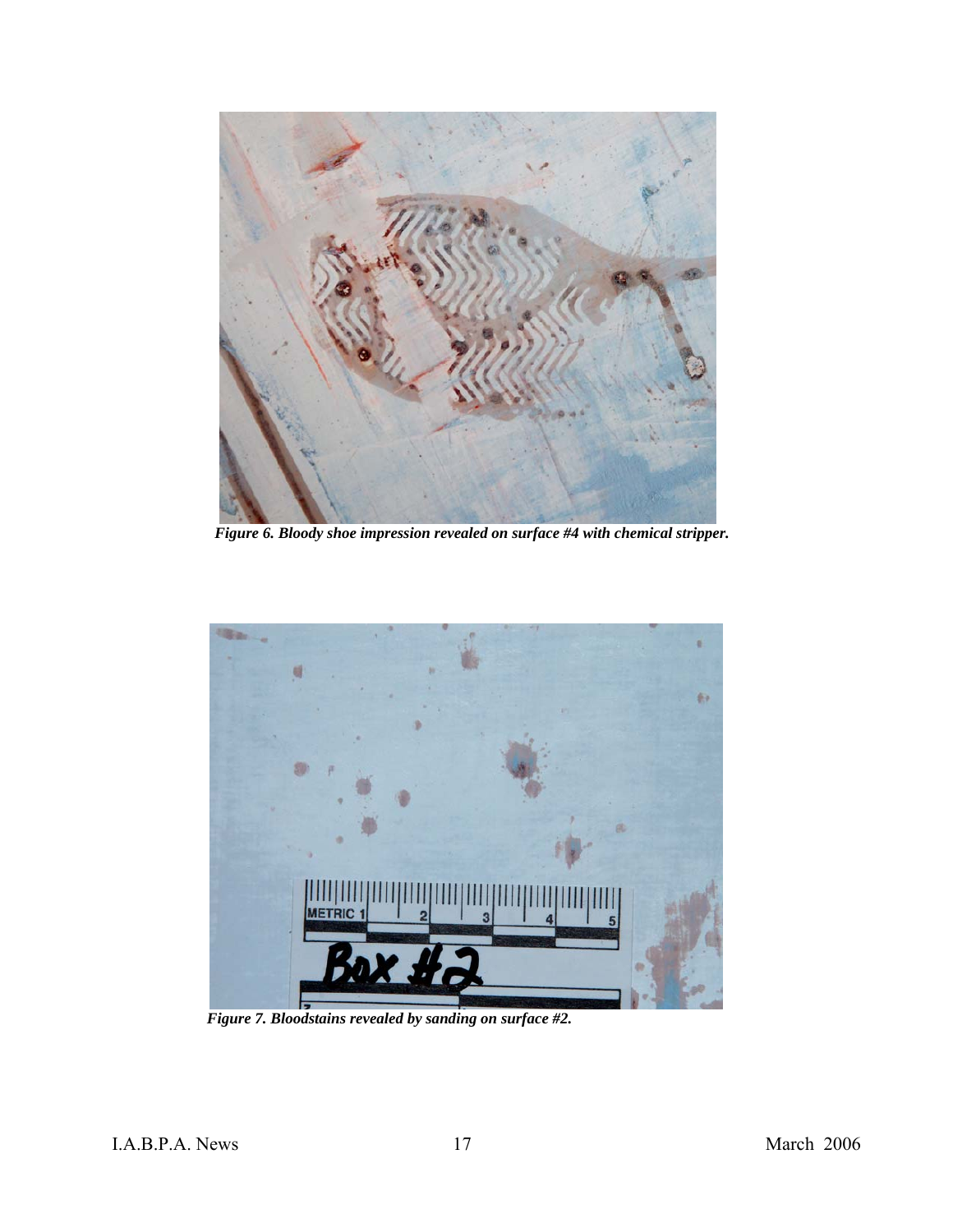

*Figure 8. Bloodstains revealed on surface #1 with scraping.* 

#### **Discussion**

The detection of bloodstains under painted surfaces is an uncommon task for criminal investigators. However, this strategy may be employed to cover up evidence of a crime. This research focused on two main objectives; detection and restoration. Within the parameters of this project, the results are deemed a success. It is unclear how certain variables such as paint type, cleanup, bloodstain pattern types, wall texture, and time may affect the success of these techniques. In spite of that, several recommendations can be made as a starting point. Analysts are encouraged to work from a non-destructive process towards the more damaging restoration processes. Strong oblique lighting in a darkened environment seems to be the best place to begin. While clean-up efforts, bloodstain pattern types, and wall texture may all influence the success of this technique it should not be overlooked. The second stage recommended is the use of an effective alternate light source. The SPEX ALS units provided the best results when set at 445nm while using a deep yellow filter. This approach allowed for the visualization of bloodstains under at least four coats of paint. Other authors have reported success using various Polilight™ models as well. For this reason, it may be advisable to examine suspected areas with more than one type of ALS if possible. Obviously, investigators who can identify suspicious areas are at an advantage in terms of planning an efficient restoration process. After areas are identified, the analysts must choose a restoration process. In this experiment, scraping the paint with a razor blade provided the best results. This technique may not be as effective on textured walls however. In such cases, using a chemical stripper or sanding the wall with a hand sander may be a better alternative. The analyst may wish to employ two or more techniques depending on the conditions present at the crime scene. In any event, it is recommended that the analyst test the proposed restoration process in an inconspicuous area, not thought to contain evidence. In the best case scenario, the analyst may wish to "reconstruct" the wall conditions using the same paint so that the effectiveness of each process can